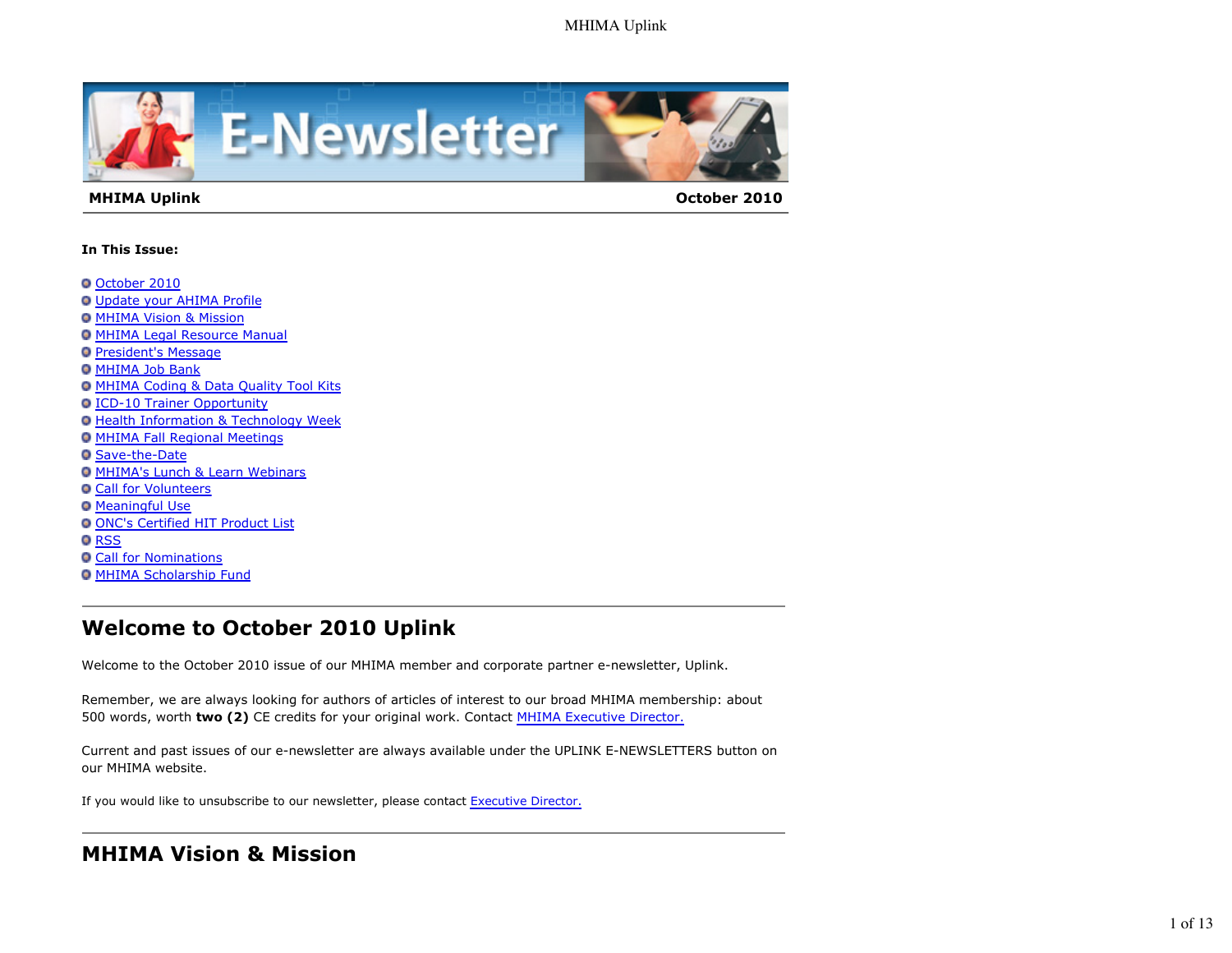**Vision:** The Minnesota Health Information Management Association, together with AHIMA, will set the standard and be the recognized leader in health information management practices, technology, education, research, and advocacy.



**Mission:** MHIMA is committed to the professional development of its members through education, networking, and life-long learning. These commitments promote high quality health information and benefit the public, health care providers, and other clinical data users.

## **President's Message**

Sue Jensen, RHIT MHIMA President



Another month has flown by and boy was it a wild ride! Not as wild as the Aerosmith roller coaster ride in Orlando at the President's Hollywood Premiere, but that's another story.

First and foremost I would like to say, **"Congratulations, Danika and Diane!!"**

Sue Jensen, RHIT

Danika received the AHIMA's Rising Star Award. This award is given to individuals who have shown tremendous growth and potential since graduation. Danika was nominated for this award for her outstanding work she has performed and continues to perform as a Co-chair of the Annual Meeting Committee, as an HIM Supervisor for Allina and as an educator for Rasmussen College. This is the second year that an MHIMA member has won this award. We are very proud of Danika and know that she will continue to be an inspiration to all of us.

Then, Diane Larson was elected to the 2011 AHIMA Nominating Committee. Diane's nomination was approved by the MHIMA Board and this summer during HOD action, she was elected to the 2011 AHIMA Nominating Committee.



Danika Brinda, AHIMA's 2010 Rising Star

As a Past President of MHIMA and an active, involved MHIMA member, Diane, with her friendly attitude and quick wit, has many friends and acquaintances in the HIM field. Be on the look out as you never know when she will call, wondering if you or someone you know would be interested in running for a position on the 2012 AHIMA Board.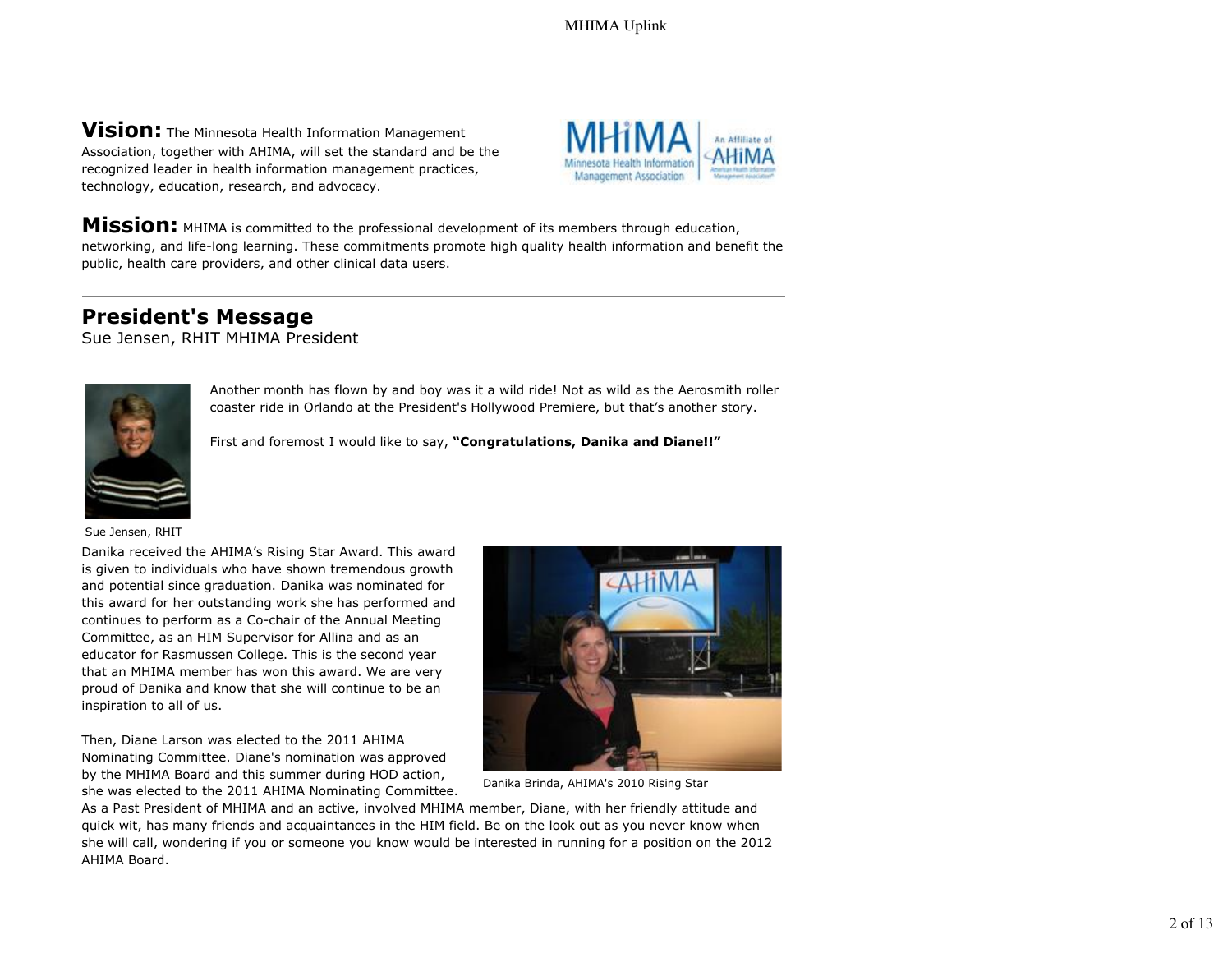During the month of September, Myrna and I visited the Holiday Inn in St. Cloud in response to a Request for Proposal regarding the possibility of holding our 2014 Annual Meeting in St. Cloud. Although it was determined they could not accommodate our needs, please note that we continue to look at potential sites in outstate MN as well as the metro area for this possibility. If you have suggestions for locations for future meetings, please contact Myrna.

The MHIMA Board meeting was held on September 17th at the Allina Commons. Our budget was approved, and discussions were held regarding many items, including the upcoming AHIMA House of Delegates and national meeting, upcoming webinars to be offered by MHIMA, legal manual updates, and MHIMA Annual meeting updates.

While in Orlando, FL, prior to attending the AHIMA Annual convention, Steph Luthi-Terry and I attended Advocacy training.

The following day, all five delegates spent the day attending meetings with our House of Delegate Teams and discussing the Action Items that would be voted on within the House. If you haven't reviewed the information, there were two primary items that were voted on within the House. They were:

#1. A Bylaw Amendment to change the AHIMA name to AHIIMA. This action item



MHIMA Delegates in HOD Session (photo included in one of the "AHIMA Today" issues at convention!)

was brought forward to request changing AHIMA (American Health Information Management Association) to AHIIMA (American Health Informatics and Information Management Association). This motion was defeated. The name will not change.

#2. House of Delegates Apportionment and Composition. This action item was brought forward to request changing the size of the House of Delegates from the current model with the number of delegates based on population of HIM professionals in the state to all states having two representatives (known as the Senate model). This item was amended to the "thirds" model with states broken down into three sections (Small, Medium, and Large). The amendment to change the action item to the thirds model did pass the House, but the final action item was defeated. The current House apportionment formula will stay the same.



If you would like to review additional information, please log onto the HOD State Leaders COP. This is a public COP and all members are welcome to join.

I would like to remind everyone to check out the Calendar on the MHIMA website regarding upcoming regional meetings. Already this month, one has been held and there are four others scheduled within the State and two next month. This is a great achievement with all Regions having meetings this Fall. YEAH!!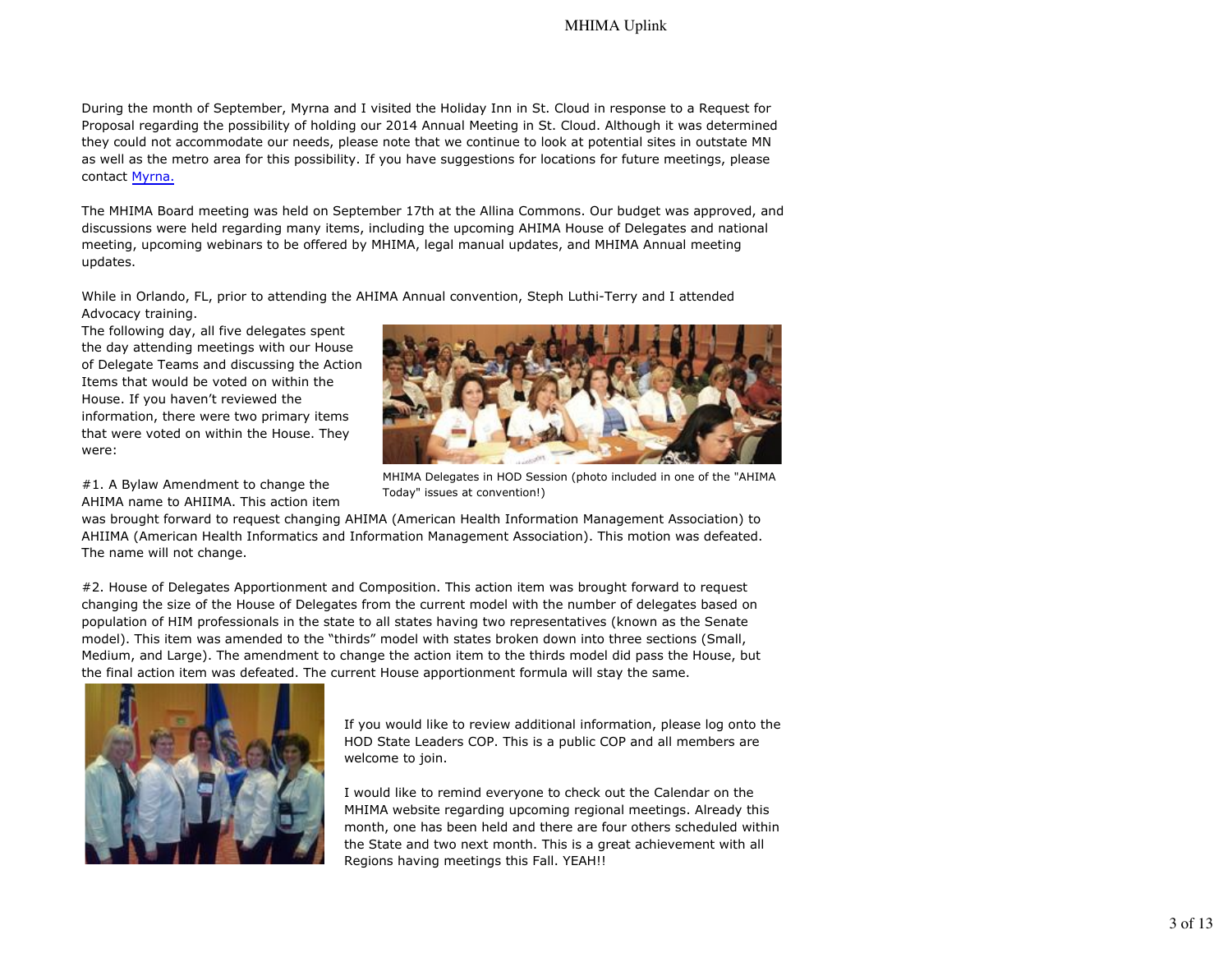Gina, Sue, Janelle, Danika and Cindy at

2010 HOD In addition, the MHIMA Nominating Committee will soon be meeting as they start building the ballot for next year. We have several

positions to fill. If you are interested in running for a position or know someone who may be, please contact Steph Luthi-Terry.

Finally, the rollercoaster. You crawl into the seat with anxious anticipation of what is to come. Your harness comes down, locking you into the seat and you cannot move. With the speed of light you shoot up a hill, your head thrown back against the seat, winding through dark tunnels with sharp, twisting turns, turning upside down, never knowing which way you will be going next, until you immerse into light, the brakes stop you, the harness goes up and you are free to go. You are exhilarated, it was scary, yet exciting, but disappointing as it was way too short. Let's do it again!

In many ways, that ride resembles many of our careers in HIM, especially at this transformational time in health care. Let's not be afraid of what lies ahead.

Have a safe and Happy Halloween!



MHIMA members, along with Chrisann Lemery, AHIMA Board member from WI, captured for one of the convention "AHIMA Today" issues!

## **MHIMA Offering ICD-10 Certified Trainer Opportunity**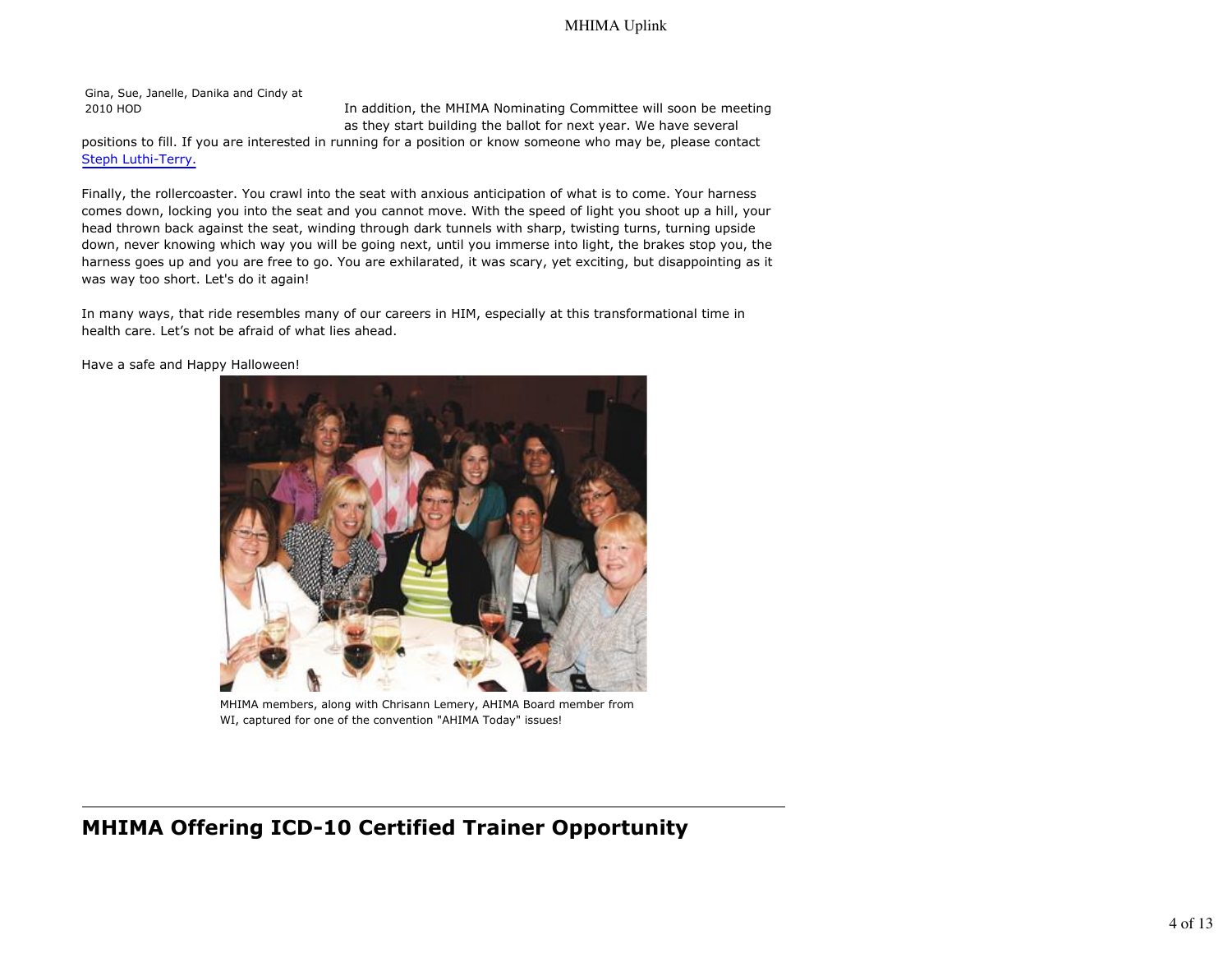The MHIMA Board has approved funding for an active member of MHIMA to be reimbursed the \$1995 registration fee for the "AHIMA Academy for ICD-10 Building Expert Trainers in Diagnosis and Procedure." This funding does not include expenses for travel, hotel or meals to attend the training.



This training is designed to help coding professionals become proficient in coding with ICD-10-CM/PCS coding systems while preparing them to train other coding professionals in these systems. The training involves completion of two on-line courses, which must be completed prior to attending three days of face-to-face training. Applicants must have three years of direct experience in assigning ICD-9-CM codes and at least one year of training experience or two semesters of teaching experience in an academic setting.

This training must be completed no later than March 31, 2011. Completion of the Academy program allows the applicant to complete the assessment to receive AHIMA's Trainer Certificate, which will be required before reimbursement of the registration fee by MHIMA.

The person selected for this funding will be expected to provide 15 hours of training opportunities for MHIMA members during 2011-2012. These include ICD-10 webinars, ICD-10 education at Regional meetings and ICD-10 education at the 2011 and 2012 MHIMA Annual Meetings.

To be considered for this training opportunity for MHIMA, please contact Gina Sanvik, or phone Gina at 651-336-7117.

## **Regional Fall Meetings Continue**

All of the MHIMA regions have held or have scheduled Fall meetings. These meetings are open to any MHIMA members living anywhere in Minnesota. For more information, visit the MHIMA website Calendar.

- October 14: Region C (West Central/Alexandria)
- October 21: Region A (Northwest)
- October 22: Region E (Southwest)
- October 27: Region F (Southeast/Rochester)
- November 18: Region B (Northeast/Duluth)
- November 19: Region G (Metro)

Region D (East Central/St Cloud) held its Fall meeting on October 2nd.

## **MHIMA's Lunch & Learn Webinars**

MHIMA's Lunch & Learn Webinar series is underway for 2010-2011. All webinars will be recorded and available for purchase if you cannot attend the live event. Visit the MHIMA website and click on the HIM Education button/Online Learning for complete details.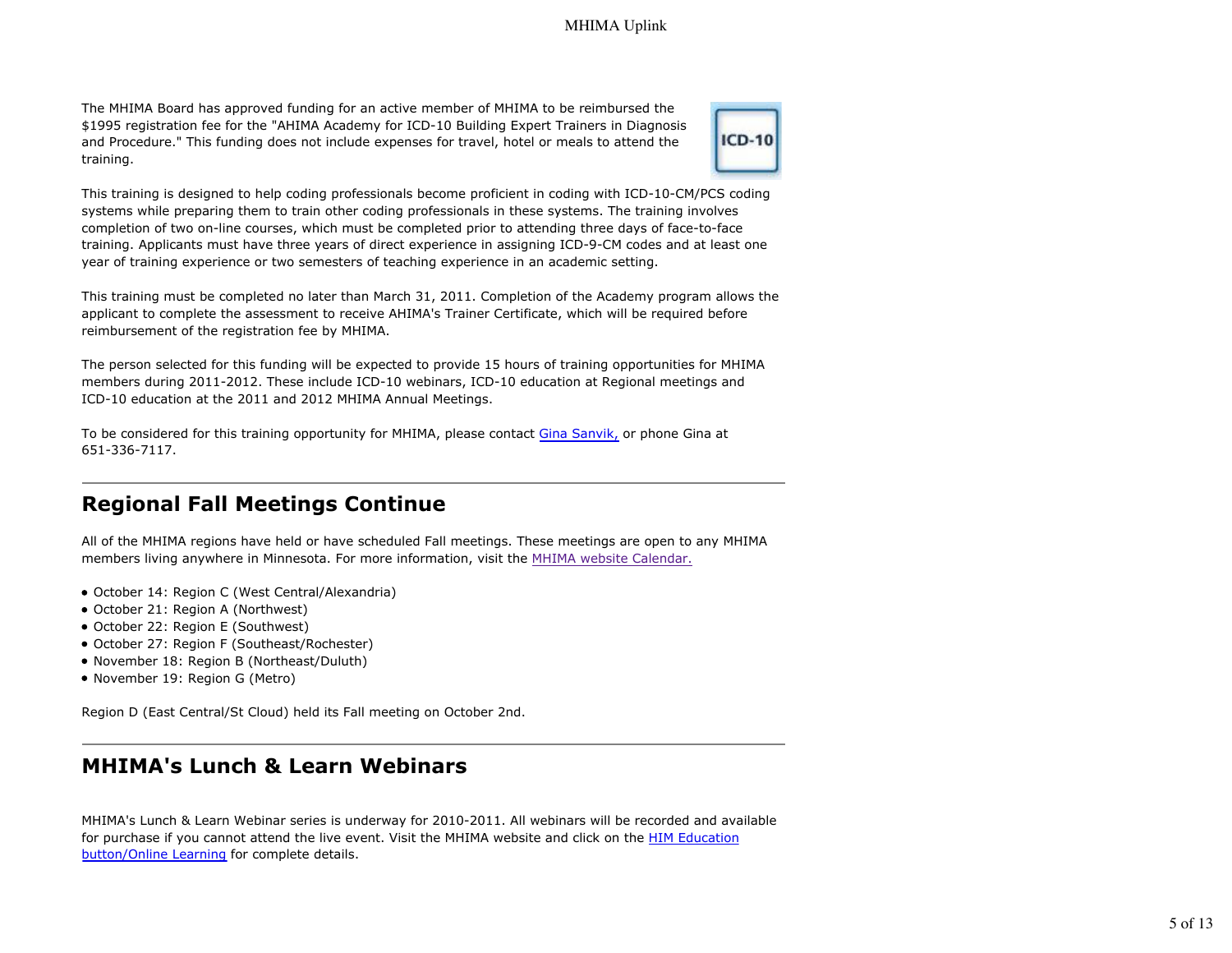

The first two webinars available for purchase today are: **Overview of new HIPAA, CMS and MN Transactions** on Thursday, October 28, 2010. Presented by Patrice Kuppe, CPHIT. Registration closes October 22, 2010. **Meaningful Use: What's in it for HIM?** on Thursday, November 18, 2010.

Presented by Sanjay Kohli. Registration closes November 12, 2010.

Additional webinars currently being planned:

- I-10: a series of webinars in the coming months
- December: Medical Necessity
- January: RACs
- February: Clinical Documentation Improvement
- February: REACH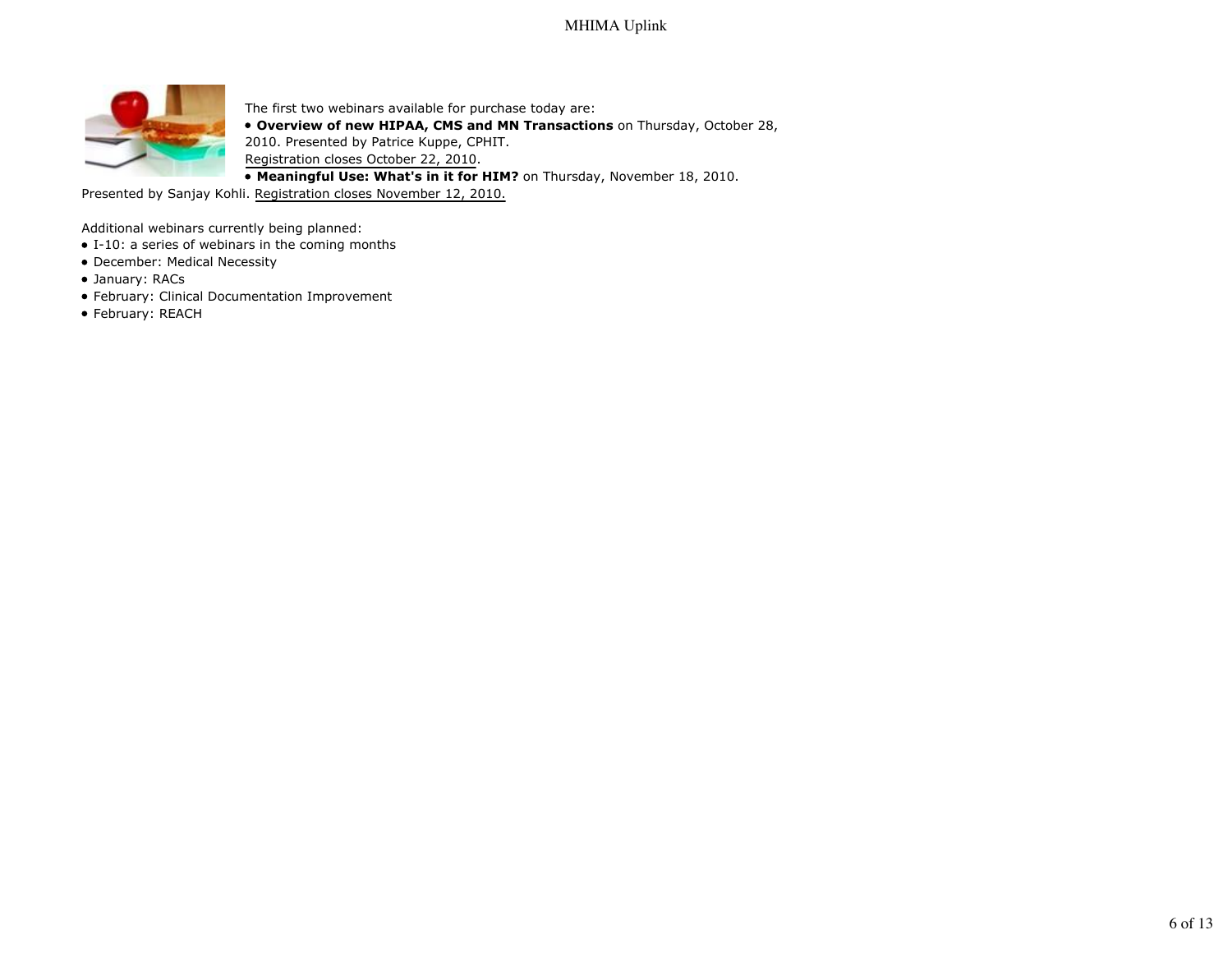• March: HITECH

All webinars are \$59 per connection for MHIMA/AHIMA members, and worth one (1) CE for everyone participating at one site connection.

## **Attracting Students! Need Volunteers!**

Chris Bushaw and Joy Schmitt



One of our strategic goals for 2010-2011 is to attract more students into the health information management field. According to the Bureau of Labor Statistics, employment of health information management professionals is expected to grow much faster than the average (increase of 27% or higher) for all occupations through 2014.

MHIMA needs to reach out to potential students, as health information careers still remain unfamiliar to many. One way to do this is to educate high school students about the different careers that can be pursued by becoming health information management professionals.

We are looking for volunteers who would be willing to contact and speak at local high schools in your Region. We hope to have MHIMA members from each Region commit to reaching out to two high schools regarding health information careers. MHIMA will assist you by providing a tool kit, including a sample contact letter for

high school guidance counselors, brochures and, in the event of the opportunity to speak at a high school in your area, a table skirt, a PowerPoint presentation and a list of Minnesota's accredited schools.

If you are interested in participating and representing our profession to students, please contact Chris Bushaw (phone 507-285-7237) or Joy Schmitt (phone 703-709-2357) and provide your name, the Region you are in, and a method to contact you.

# **Meaningful Use of EHRs**

Catherine French, CCS-P

The EHR has several advantages over paper health records. One definite advantage is the fact that the EHR is accessible from remote sites to many people at the same time and retrieval of the information is almost immediate. The record is continuously updated and information is immediately accessible.



Today, EHRs are common in most healthcare settings; however, many still cannot

seamlessly share data with other healthcare providers. And there are many physicians, mostly in mid and small sized practices, that are not yet using an electronic record. There are numerous reasons for the lack of implementation or data sharing, with the most commonly cited barriers being inadequate capital for purchase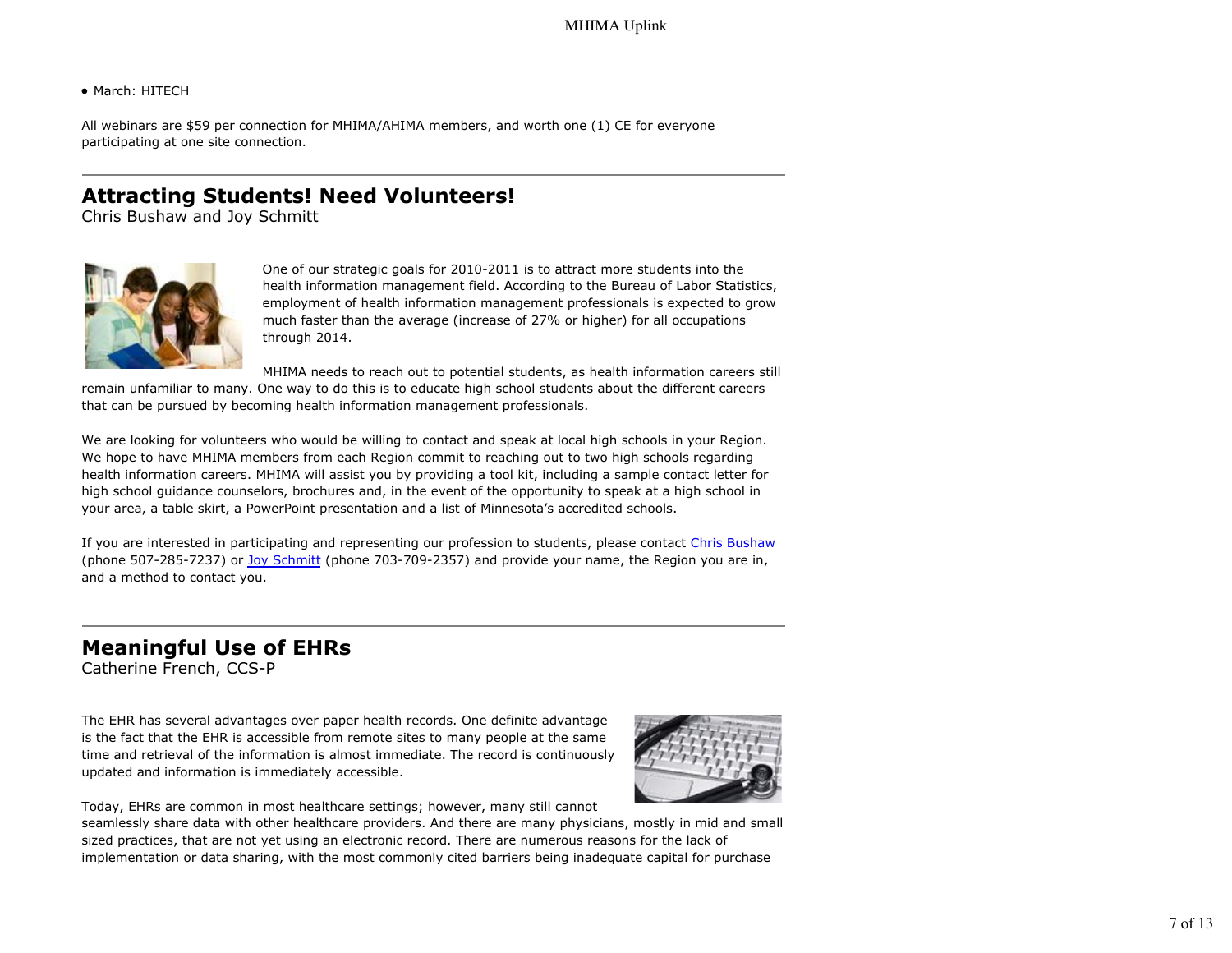or upgrades, concerns about maintenance costs, resistance on the part of physicians, and lack of staff with adequate expertise in information technology.

While there has been bipartisan support of the adoption of EHRs for over half a decade, recent healthcare reform efforts have placed additional emphasis on the need for EHRs as a way to provide a more efficient exchange of health information. Last year, Congress and the Obama administration provided the health care community with a transformational opportunity to break through the barriers to progress. The Health Information Technology for Economic and Clinical Health Act (HITECH) authorized incentive payments through Medicare and Medicaid to clinicians and hospitals when they use EHRs privately and securely to achieve specified improvements in care delivery.

HITECH's goal is not adoption alone but "meaningful use" of EHRs — that is, their use by providers to achieve significant improvements in care. The legislation ties payments specifically to the achievement of advances in health care processes and outcomes. The HITECH legislation further requires that meaningful use include electronic reporting of data on the quality of care.

Incentive funds will be available through two programs—Medicare and Medicaid. Each has its own set of eligibility criteria, requirements, and incentive amounts. These voluntary incentive programs are designed to support providers during a Health IT transition period and instill the use of EHRs in meaningful ways to help our nation to improve the quality, safety and efficiency of patient health care.

Eligible professionals must choose to accept payments under either the Medicare or Medicaid programs and cannot receive payments from both. For the Medicare incentives, eligible physicians in ambulatory practices that use a qualified electronic health records are eligible for up to \$44K or more per physician over a five year period.

As it is currently designed, the Federal incentive program will be introduced to the healthcare community in two phases, with a timeline that extends over the next five years. In Phase One, physicians have to meet 15 functionality core objectives and choose an additional five objectives from a menu of 10 options. Some of the requirements are fairly simple and some may requires significant investments in time and training to implement, including evaluation of EHR system components, system encryption and authorized access management. The New England Journal of Medicine has a great explanation of the phase one functionality objectives: http://healthpolicyandreform.nejm.org/?attachment\_id=3742

To improve the quality and efficiency of care for the Medicare and Medicaid populations, providers will be also required to capture and report clinical quality measures. Physicians must report on three core clinical quality measures as well as three additional quality measures that they may choose from a list of 38.

To demonstrate "meaningful use" in calendar year 2011, the Medicare incentive program will accept provider attestations for demonstration of all the meaningful use measures, including clinical quality measures. Starting in 2012, the Medicare incentive program will continue attestation for most of the meaningful use objectives but plans to initiate the electronic submission of clinical quality measures.

For the Medicaid program, attestation will initially be used and then subsequent electronic submission of clinical quality measures will become mandatory to demonstrate meaningful use.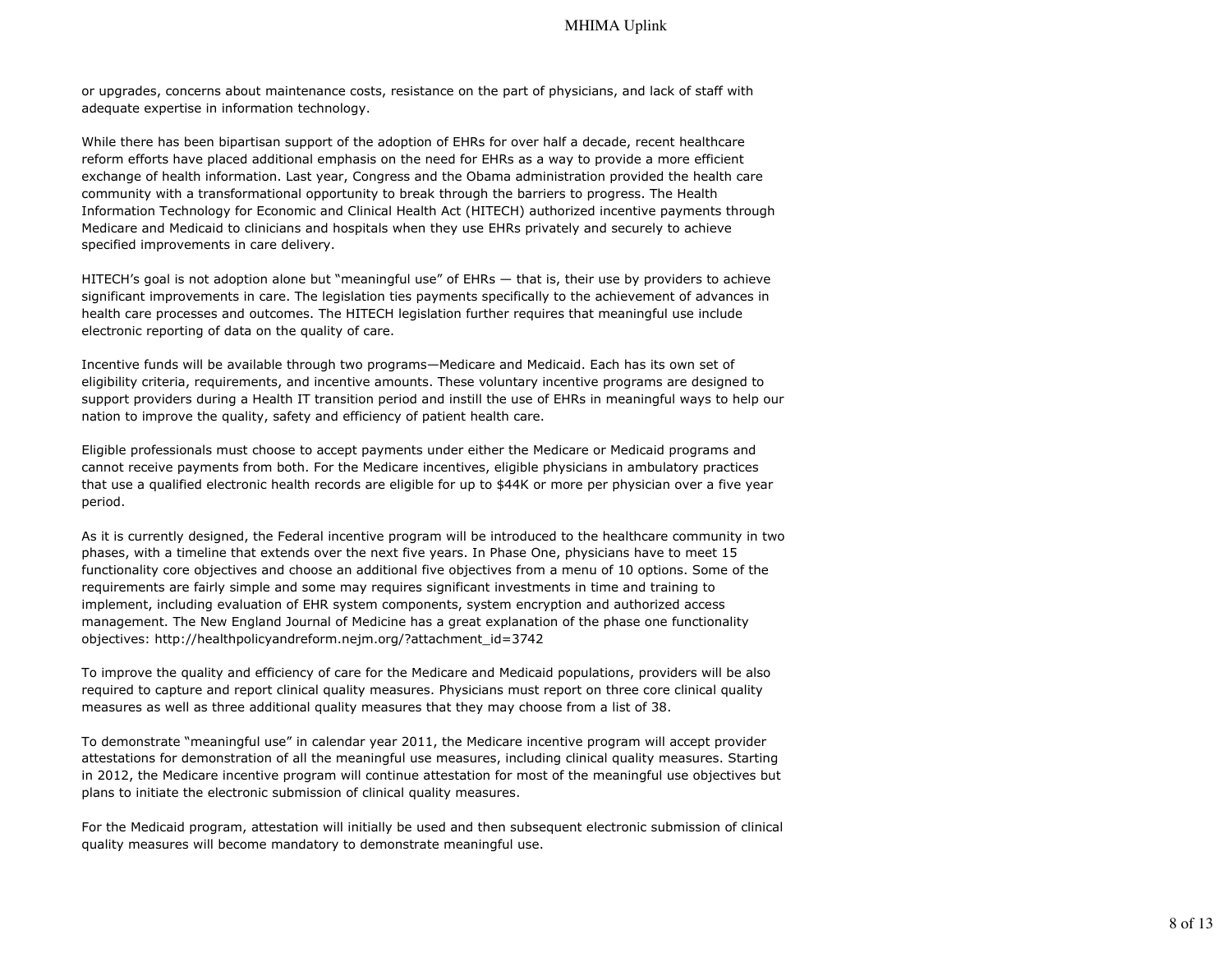Implementation of meaningful use criteria will be challenging for everyone, but the time has come to ensure the technology advances that other sectors of our economy undertook years ago become commonplace in healthcare. By linking higher payment to use of EHRs to meet quality measures, it's expected that the adoption of health information technology at the community level will become widespread in the next five years.

A CMS/ONC fact sheet on the rules is available at http://www.cms.gov/EHRIncentivePrograms/

Technical fact sheets on CMS's final rule are available at http://www.cms.gov/EHRIncentivePrograms/

A technical fact sheet on ONC's standards and certification criteria final rule is available at http://healthit.hhs.gov/standardsandcertification.

editor's note: MHIMA will host a webinar on November 18th titled: "Meaningful Use: What's in it for HIM". Register Securely Online by Friday, November 12, 2010.

## **ONC's Certified Health IT Product List**

The Office of the National Coordinator for Health Information Technology (ONC) has published the Certified Health IT Product List (CHPL), a comprehensive listing of Complete EHRs and EHR Modules that have been tested and certified under the Temporary Certification Program.

Each Complete EHR and EHR Module included in the CHPL has been tested and certified by an ONC-Authorized Testing and Certification Body (ATCB), and reported to ONC by an ONC-ATCB, with reports validated by ONC.

Only those EHR technologies appearing on the ONC-CHPL may be granted the reporting number that will be accepted by CMS for purposes of attestation under the EHR Incentive Programs. The listing will be updated as additional products are certified by ONC-ATCBs and reported to ONC for validation. For more information, please visit http://healthit.hhs.gov/CHPL.

## **RSS - What is it? Do I want it?**

Laura Blabac, RHIT



RSS: Bringing Information to You

As the pace of life grows more hectic for the HIM professional, getting out and getting the latest information on HIM topics and news seems like an overwhelming, if not impossible task. Stopping to surf the AHIMA or MHIMA website for the latest and greatest events, news and pertinent information is not a luxury that can be afforded often, and yet information is needed more than ever. How is a busy HIM professional to keep up?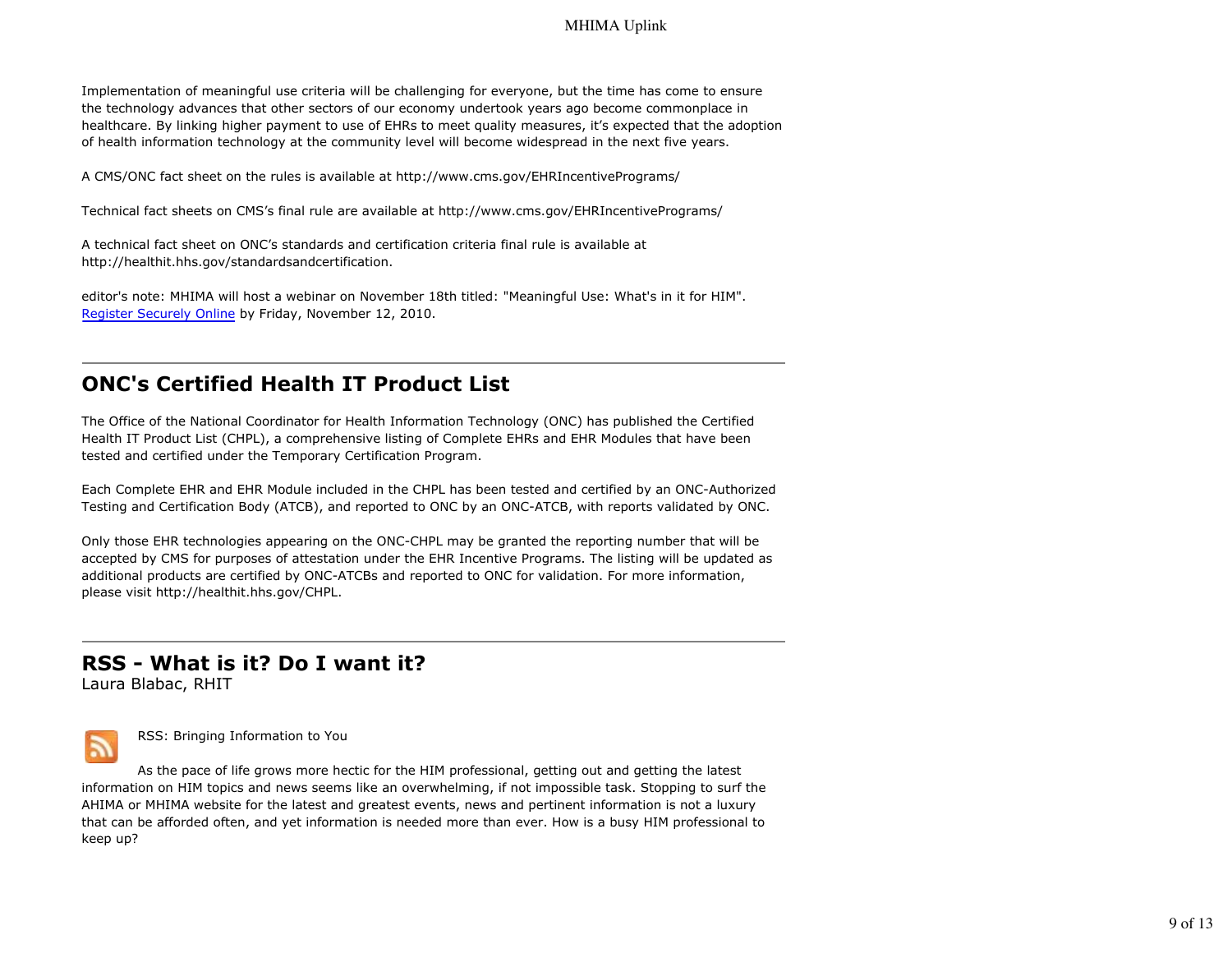Enter RSS Feed technology. RSS, short for Real Simple Syndication is a type of server "push technology" which provides the ability for users who subscribe to a particular information "feed" to receive notification or updates when a site is updated or new information added. You may recognize the above "feed icon" from many sites that show the availability of the technology on their sites. Information usually comes in textual formats, but many sites are using audio and video (e.g. podcast-style) as well.

Getting started is simple. First you will need to select a feed reader; there are thousands of feed readers available. Many (such as Google Reader or Feed Reader) are free, others (such as iTunes or Awasu) are proprietary and must be purchased. There are also readers that work exclusively on mobile devices, such as iPhone, Blackberry and many others, usually downloadable through the device homepage. Even email can also be selected as a feed reader for many sites.

Once your reader of choice is downloaded to your location of choice, the world of information is at your fingertips, all without having to surf. To subscribe to an RSS feed, click on the universal feed icon (or other icon that indicates RSS or XML) at your favorite site and indicate the reader you wish the news or alerts to be pushed to, refresh your reader, and push technology goes to work for you, listing the latest updates from the sites you visit or want information from. Typically, most feeds provide a title and brief summary sentence: the option to proceed to the site to read more rests with you.

Bottom line: RSS feeds make it possible for you to be aware of information as it is updated and pushed out by your favorite sites, and to review a large amount of online content in a very short time. In a profession where information is valued and sometimes critical, having it delivered to you makes keeping up a less daunting task.

## **Call for Nominations for MHIMA 2011 Election**

The MHIMA Nominating Committee, chaired by Steph Luthi-Terry, Past President, is seeking nominations for the MHIMA election ballot for the following positions.

**President-Elect:** This is a three year-commitment, and the nominee must have been a MHIMA board member within the last five years, a MHIMA committee chair within the last three years, or active in an AHIMA volunteer role within the last three years.

- **Delegate Director:** This is a two-year commitment, and the nominee must have been a MHIMA committee chair, held another elected office, or have been a Regional officer within the last three years.
- **Treasurer:** This is a two-year commitment.
- **Secretary:** This is a one-year commitment.

All nominees must be active MHIMA members with an AHIMA-approved credential. The election occurs in March of 2011, and the elected positions begin on July 1, 2011.

If you are interested, or if you want to recommend someone for consideration, please contact Steph Luthi-Terry.

## **MHIMA Scholarship Fund Moves to AHIMA Foundation**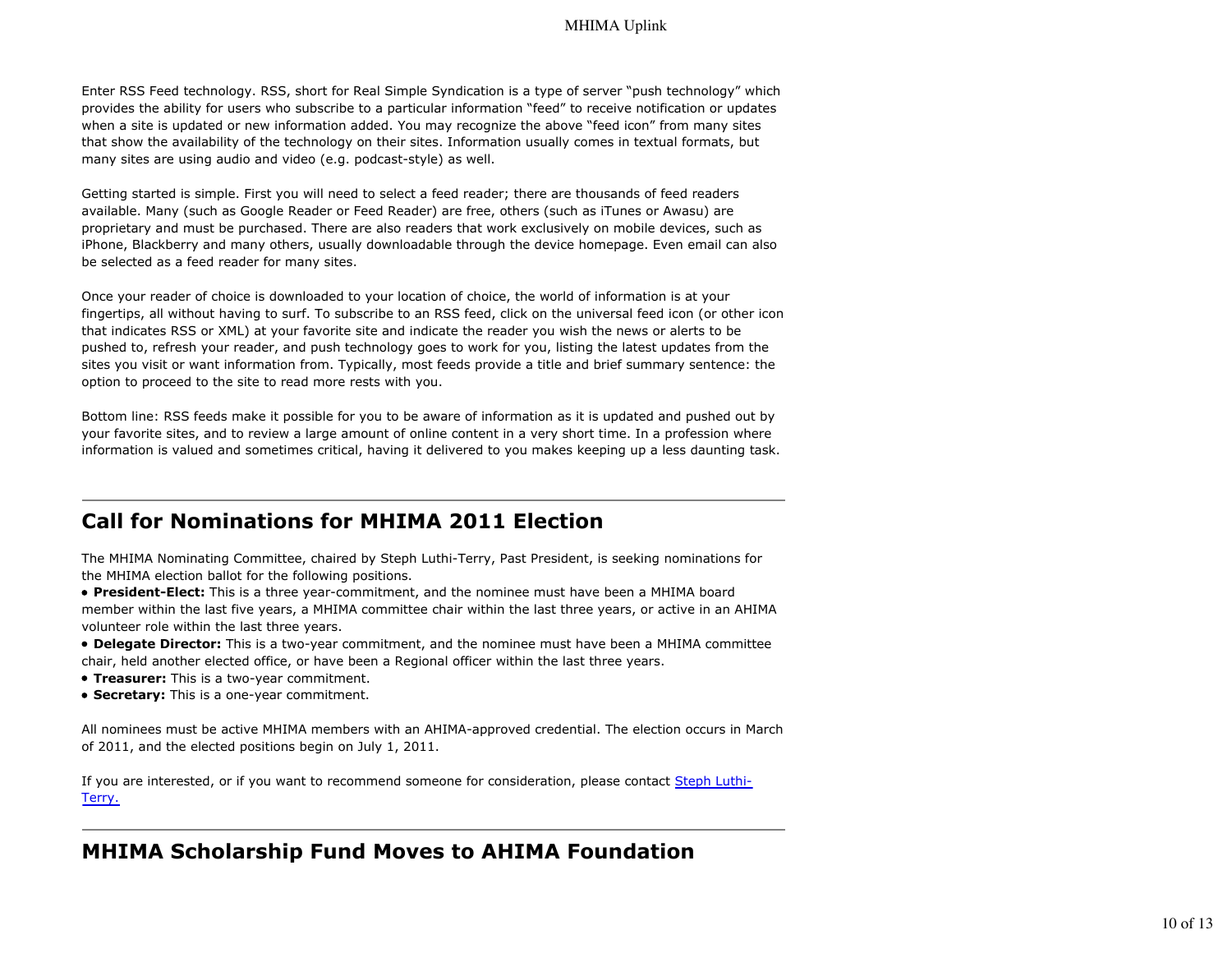Want to support our HIM students in their professional education? Want to obtain a **tax-deductible contribution** for your financial support? You can now do both! The MHIMA Board of Directors has approved an agreement with the AHIMA Foundation to move our Scholarship Fund dollars to a designated fund within the AHIMA



Foundation. This fund will be known as the **MN Student Merit Scholarships**, and beginning immediately, all contributions to the AHIMA Foundation that are specifically designated to the MN Student Merit Scholarships will be added to our scholarship fund. Unlike MHIMA, the AHIMA Foundation is a 501(c)(3) charitable organization; thus, all contributions made to the AHIMA Foundation are considered tax-deductible.

Through this new agreement, the AHIMA Foundation will administer our designated fund dollars on behalf of MHIMA. MHIMA will continue to determine the MHIMA scholarship selection criteria, solicit and review the applications, and determine the scholarship winners. The AHIMA Foundation will issue the scholarship award checks from our MN Student Merit Scholarships fund held at the Foundation.

MHIMA is very excited to offer this opportunity to everyone who is supportive of our MHIMA Scholarship program. For more information on how to make a contribution, contact Myrna Wells-Ulland

### **Keep your AHIMA Profile Current**

When is the last time you reviewed the information in your AHIMA profile? Have you changed positions? Have a new email address? Have you recently moved? These are just a few of the data elements in your AHIMA profile, and MHIMA uses this information on a regular basis.

Take a minute or two right now, visit the AHIMA Website, log in with your 7-digit AHIMA member number and your last name (capitalize the first letter!), and click on "My Profile/Dues Renewal." Review all of the four sections and update the information as appropriate.

In the section for **My Communication Preferences**, may we ask that you check "YES" under the CSA Selection box for emails and postal mail? CSA stands for "component state association" and it means the state that you want to be associated with as an AHIMA member. MHIMA uses email and occasionally land mail as our primary means of communication, and if you check "NO" in the email or postal mail boxes, you won't receive either type of communication from us. Thank you!

## **MHIMA Legal Resource Manual**

The 2009 Legal Resource Manual remains available for purchase! This Manual is a complete update of the 2007 version and includes the laws and rules that address the majority of issues that may arise with respect to health information practice. There are many new updates in every chapter. As one member states, "This is truly a valuable resource for anyone that works with health care." It's a compilation of best practices and experience of HIM professionals and the facilities they represent in Minnesota, and it's had extensive legal

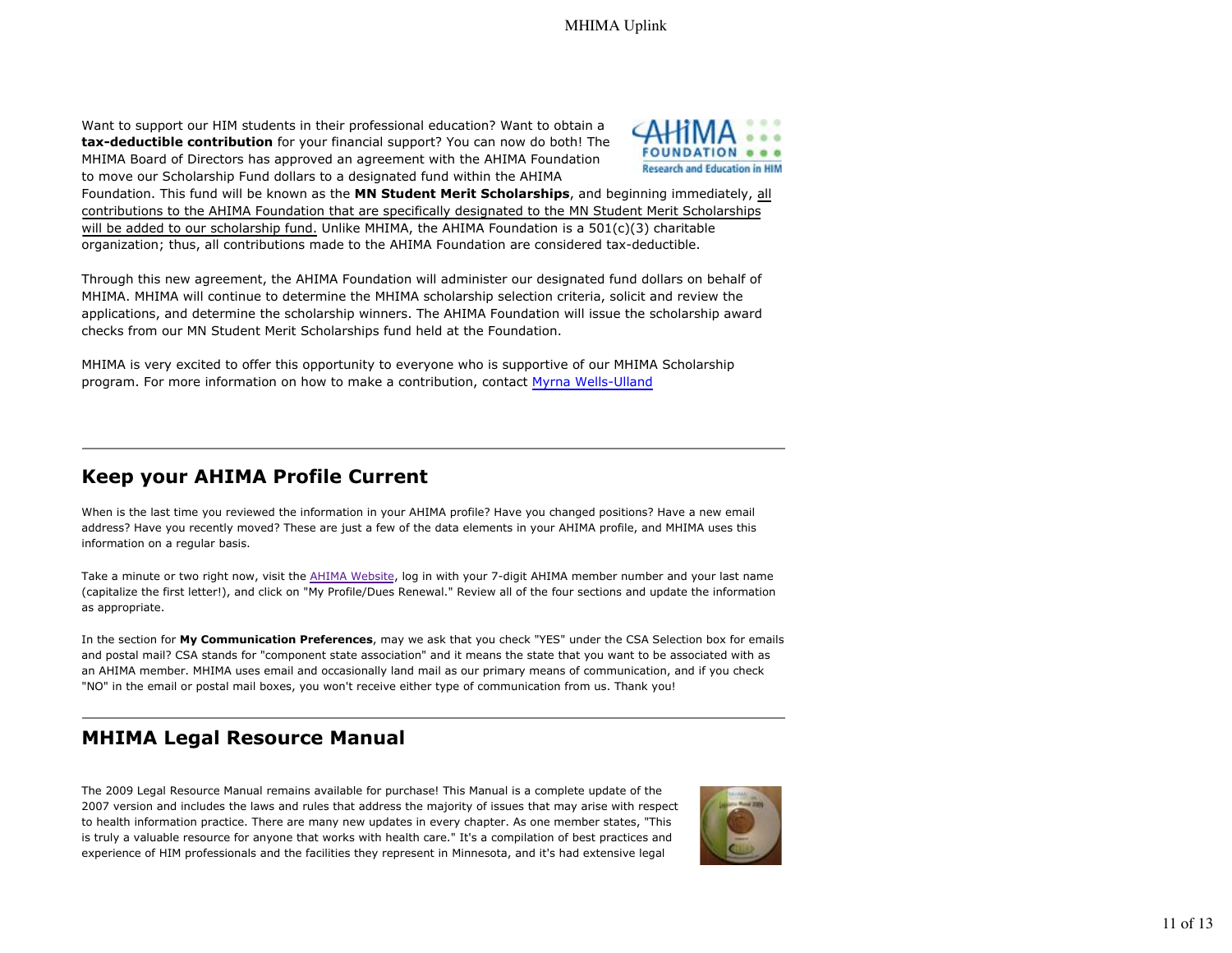review.

#### **There will not be another update to the Legal Manual until 2011.**

All HIM Departments should have this Manual in their office for ready reference. It's available on CD only and can be purchased from the MHIMA Store button on the MHIMA website.

### **MHIMA Job Bank**

Are you seeking a job? Are you an employer looking for a potential employee? Is your facility looking for someone with a skill set of MHIMA members? Be sure to check out the MHIMA Job Bank Network on our website, which continues to be very popular and new positions are being posted on a regular basis. Here, you'll find information about registering as a "Job Seeker" or as an "Employer". New positions are posted frequently, so check us out often!

**Job Seekers:** There is no fee to register.

**Employers:** Job posting fees are very reasonable and reach all of our MHIMA membership. E-blasts of job announcements are also available for purchase.

Click Here to visit the MHIMA Job Bank.

#### **MHIMA Coding & Data Quality Roundtable Tool Kits**

The MHIMA Coding & Data Quality Committee's newest PowerPoint presentation, including case study questions, is **"Neoplasms - Carcinoid Tumor"** There is an accompanying case study answer presentation. This is one of several "tool kits" developed for use by MHIMA members to support coding education and discussion in your facilities and at your regional meetings.

Is there a tool kit topic that needs to be developed? Let your needs be known. Contact Angela Jackson or Jessica Peterson.

The general "Do It Yourself" PowerPoint tool kit gives you the guidelines to set up a coding roundtable.

Additional tool kits on specific topics that have been developed and are available include Interventional Radiology, E&M, Heart Failure, updated Present on Admission (POA) and Aftercare vs Follow Up.

All are available on the Coding and Data Quality button on the MHIMA website. Watch for additional toolkits as they are developed!

And a reminder about your general coding questions: You are encouraged to use AHIMA's Coding CoPs for coding related questions. There is a general coding CoP community for coders as well as several for specific coding areas. These CoPs are a great resource for submitting coding questions and participating in the discussion threads surrounding the questions of others. To participate in these CoPs, Click Here.

### **Health Information & Technology Week**